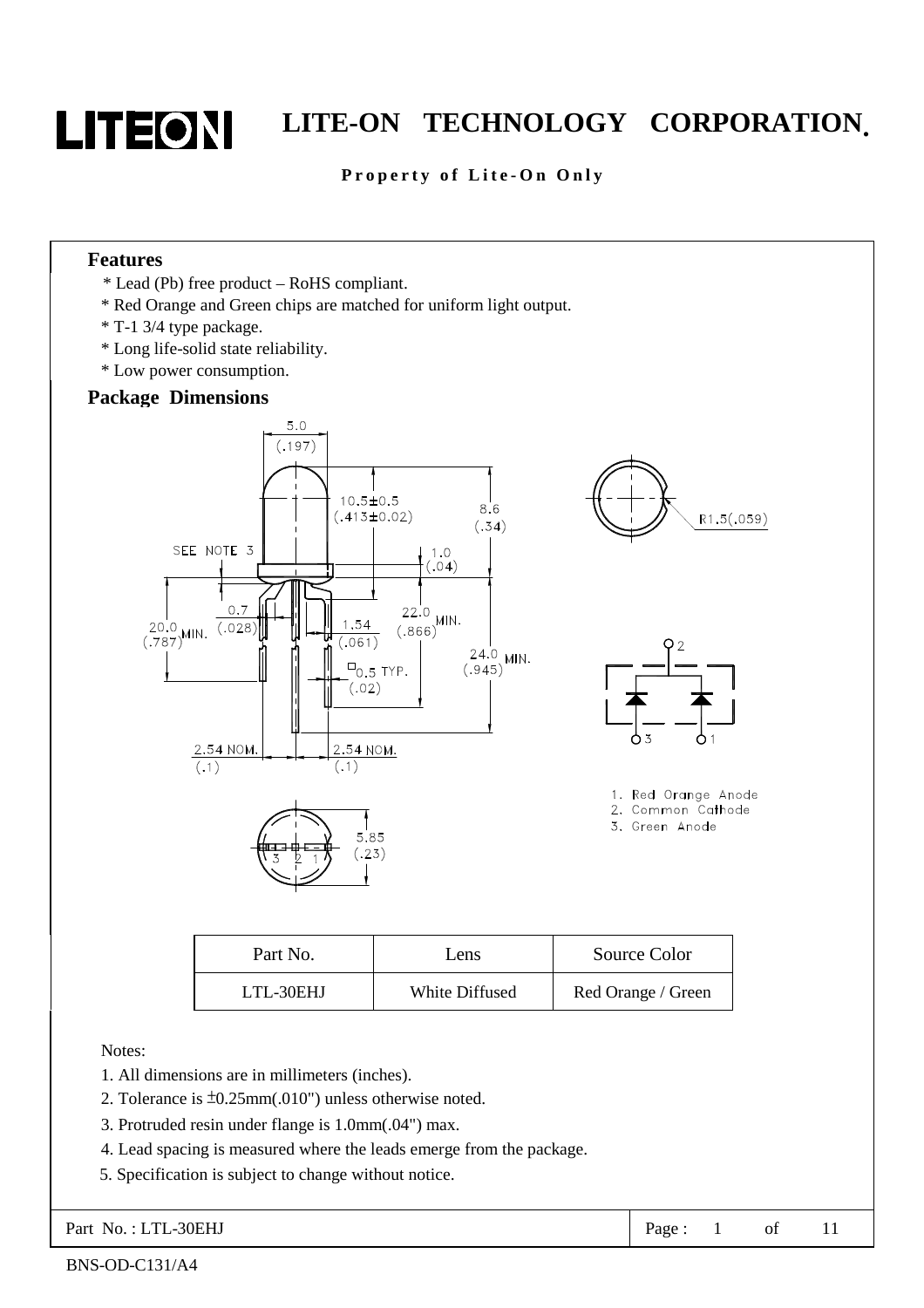

# **LITEON** LITE-ON TECHNOLOGY CORPORATION.

#### Property of Lite-On Only

## **Absolute Maximum Ratings at TA=25**℃ Parameter Red Orange Red Orange Green Vinit Power Dissipation 100 100 mW Peak Forward Current (1/10 Duty Cycle, 0.1ms Pulse Width) 90 90 mA DC Forward Current 1 30 30 30 mA Derating Linear From 50°C 0.4 0.4 mA/°C Reverse Voltage 1988 and 1988 and 1988 and 1988 and 1988 and 1988 and 1988 and 1988 and 1988 and 1988 and 1988 and 1988 and 1988 and 1988 and 1988 and 1988 and 1988 and 1988 and 1988 and 1988 and 1988 and 1988 and 1988 and Operating Temperature Range  $-55^{\circ}$ C to + 100°C Storage Temperature Range  $-55^{\circ}$ C to + 100°C Lead Soldering Temperature [2 mm(.078") From Body] 260℃ for 5 Seconds Max.

| Part No.: LTL-30EHJ | Page: |  | 2 of 11 |  |
|---------------------|-------|--|---------|--|
|---------------------|-------|--|---------|--|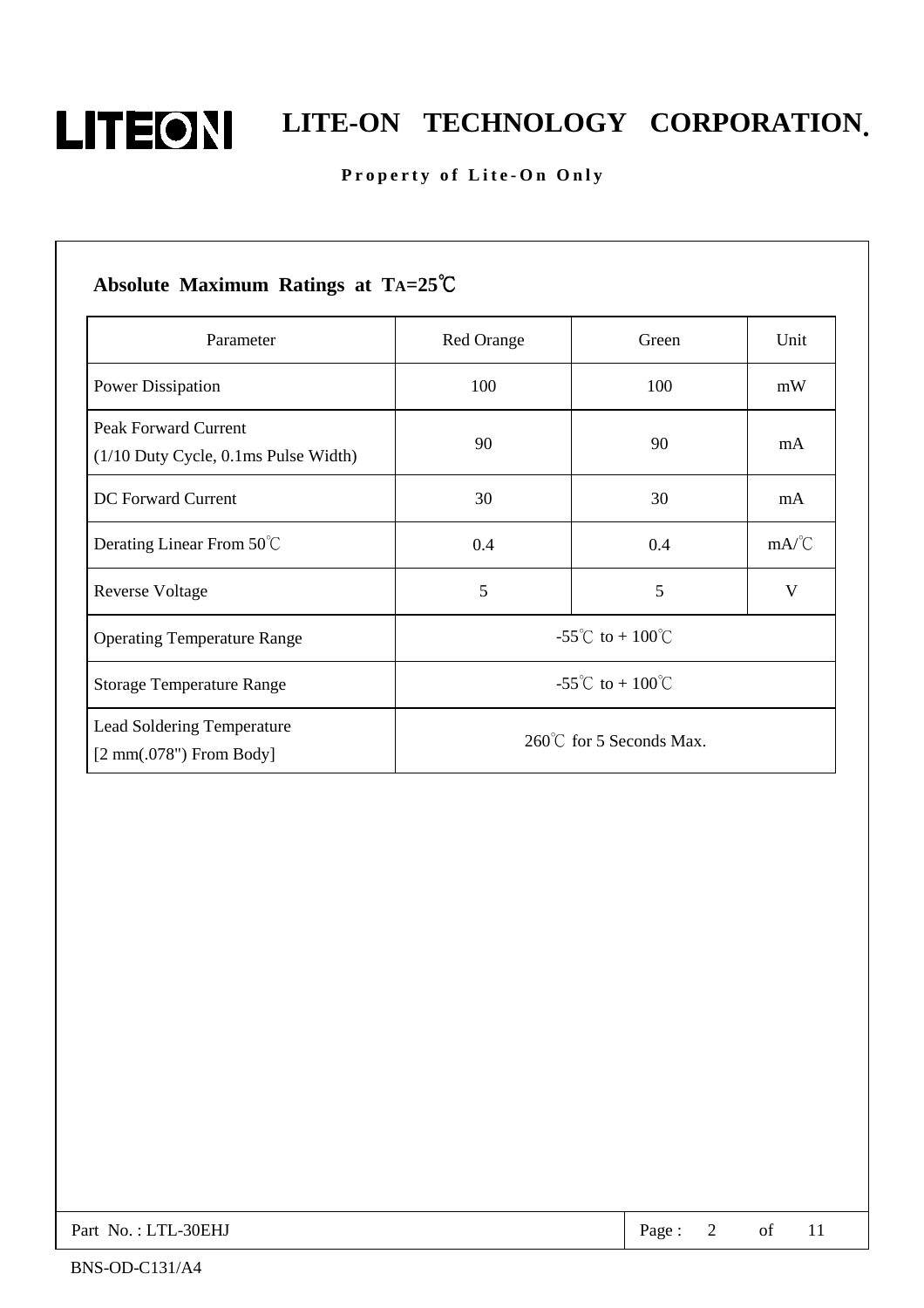

### Property of Lite-On Only

| Parameter                          | Symbol           | Color                      | Min.       | Typ.       | Max.       | Unit        | <b>Test Condition</b>                        |
|------------------------------------|------------------|----------------------------|------------|------------|------------|-------------|----------------------------------------------|
| Luminous Intensity                 | $I_{V}$          | <b>Red Orange</b><br>Green | 14<br>12.6 | 40<br>29   | 60<br>100  | mcd         | $I_F = 20mA$<br>$I_F = 20mA$<br>Note $1,4$   |
| Viewing Angle                      | $2\theta_{1/2}$  | Red Orange<br>Green        |            | 30<br>30   |            | deg         | Note $2$ (Fig.6)                             |
| <b>Peak Emission</b><br>Wavelength | $\lambda$ p      | Red Orange<br>Green        |            | 630<br>565 |            | nm          | $I_F = 20mA$<br>Measurement<br>@Peak (Fig.1) |
| Dominant Wavelength                | $\lambda$ d      | Red Orange<br>Green        | 615<br>567 | 625<br>572 | 632<br>577 | nm          | $I_F = 20mA$<br>Note 3                       |
| Spectral Line Half-Width           | $\Delta \lambda$ | Red Orange<br>Green        |            | 40<br>30   |            | nm          | $I_F = 20mA$                                 |
| Forward Voltage                    | $V_F$            | Red Orange<br>Green        |            | 2.0<br>2.1 | 2.6<br>2.6 | $\mathbf V$ | $I_F = 20mA$                                 |
| <b>Reverse Current</b>             | $I_{R}$          | Red Orange<br>Green        |            |            | 100        | $\mu$ A     | $V_R = 5V$                                   |
| Capacitance                        | $\mathbf C$      | Red Orange<br>Green        |            | 20<br>35   |            | pF          | $V_F = 0$ , $f = 1MHz$                       |

 Note: 1. Luminous intensity is measured with a light sensor and filter combination that approximates the CIE (Commission International De L'Eclairage) eye-response curve.

- 2.  $\theta$  1/2 is the off-axis angle at which the luminous intensity is half the axial luminous intensity.
- 3. The dominant wavelength,  $\lambda_d$  is derived from the CIE chromaticity diagram and represents the single wavelength which defines the color of the device.
- 4. The Iv guarantee should be added  $\pm 15\%$ .

Part No.: LTL-30EHJ Page: 3 of 11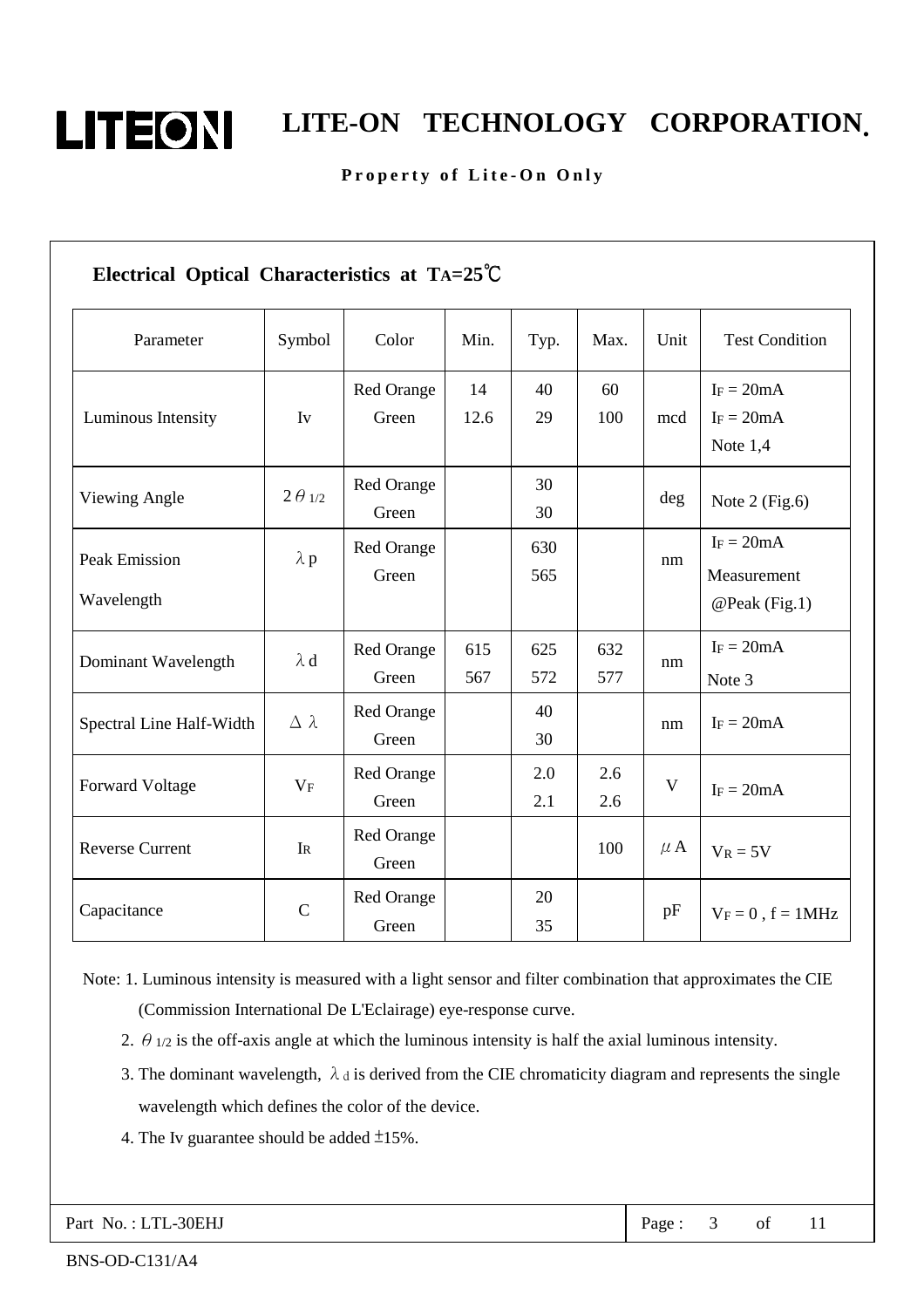

Property of Lite-On Only



BNS-OD-C131/A4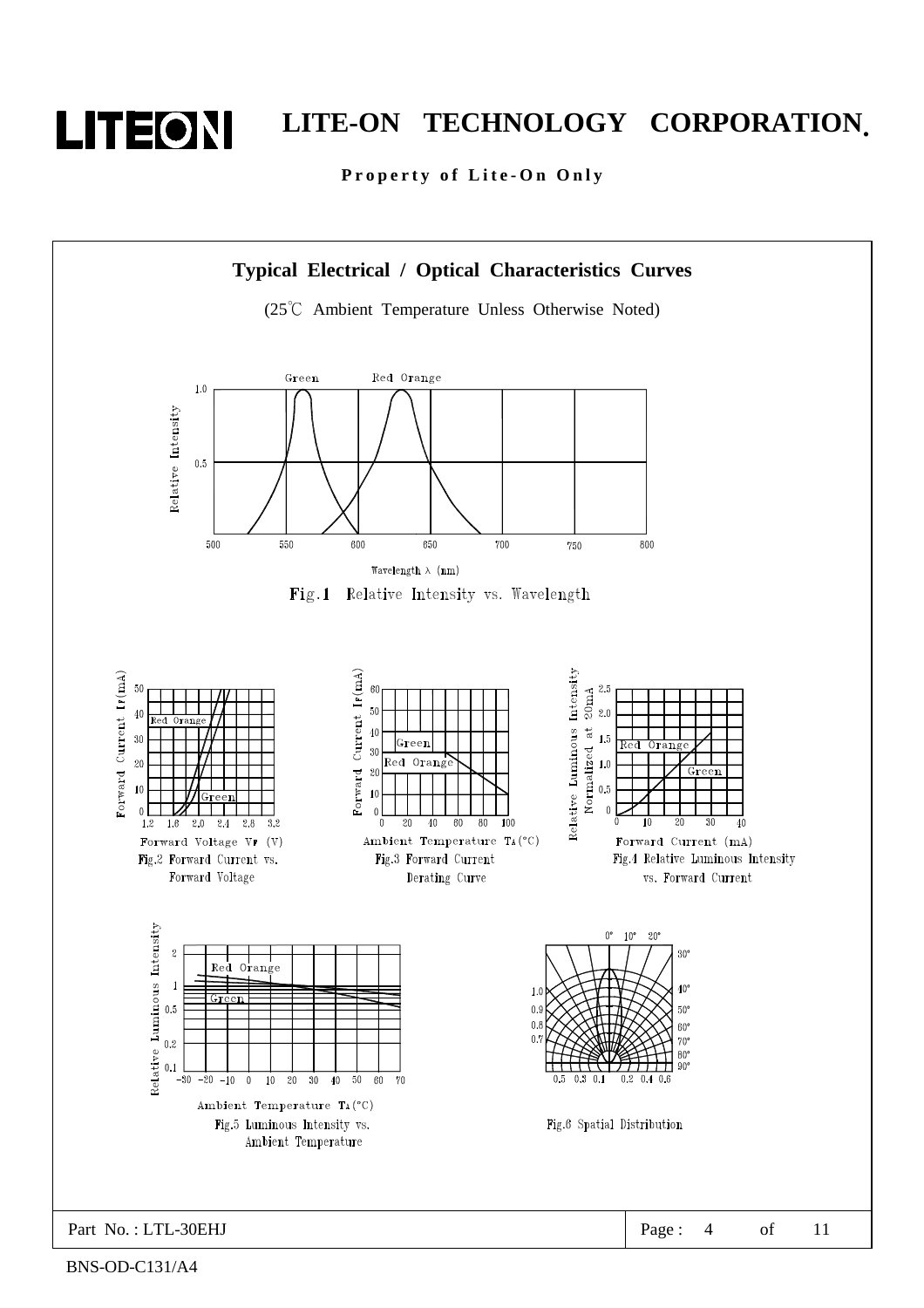

### Property of Lite-On Only

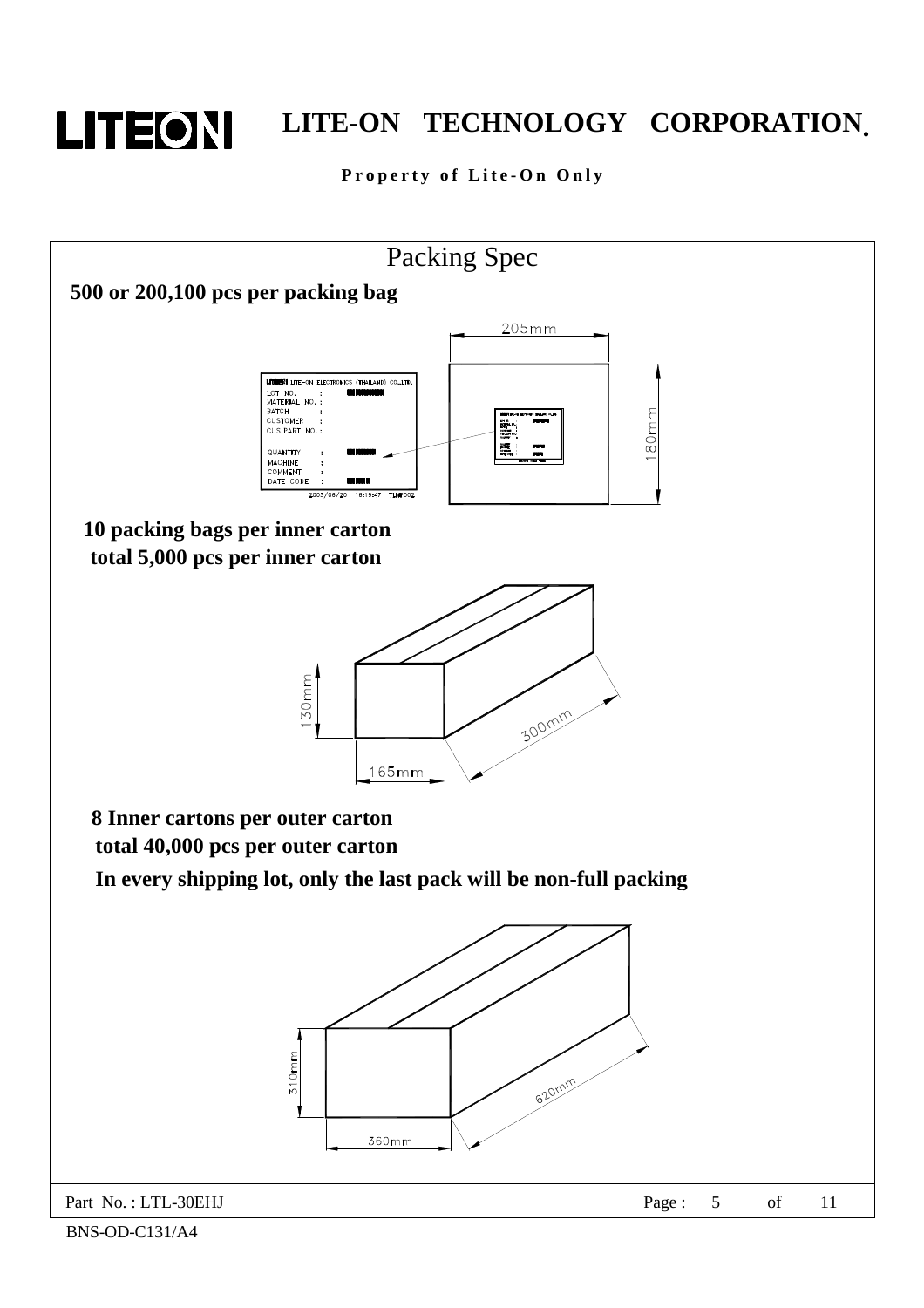

# **LITEON** LITE-ON TECHNOLOGY CORPORATION.

### Property of Lite-On Only

### **Bin Table Specification**

| Luminous Intensity (Red Orange) Unit: mcd @20mA |      |      |  |  |
|-------------------------------------------------|------|------|--|--|
|                                                 | Min. | Max. |  |  |
| IV                                              | 14   | 19   |  |  |
|                                                 | 19   | 29   |  |  |
|                                                 |      |      |  |  |

Note: Tolerance of each bin limit is  $\pm 15\%$ 

| Luminous Intensity (Green) Unit: mcd @20mA |      |      |  |  |
|--------------------------------------------|------|------|--|--|
|                                            | Min. | Max. |  |  |
| IV                                         | 12.6 | 79   |  |  |
|                                            | 29   |      |  |  |
|                                            |      |      |  |  |

Note: Tolerance of each bin limit is  $\pm 15\%$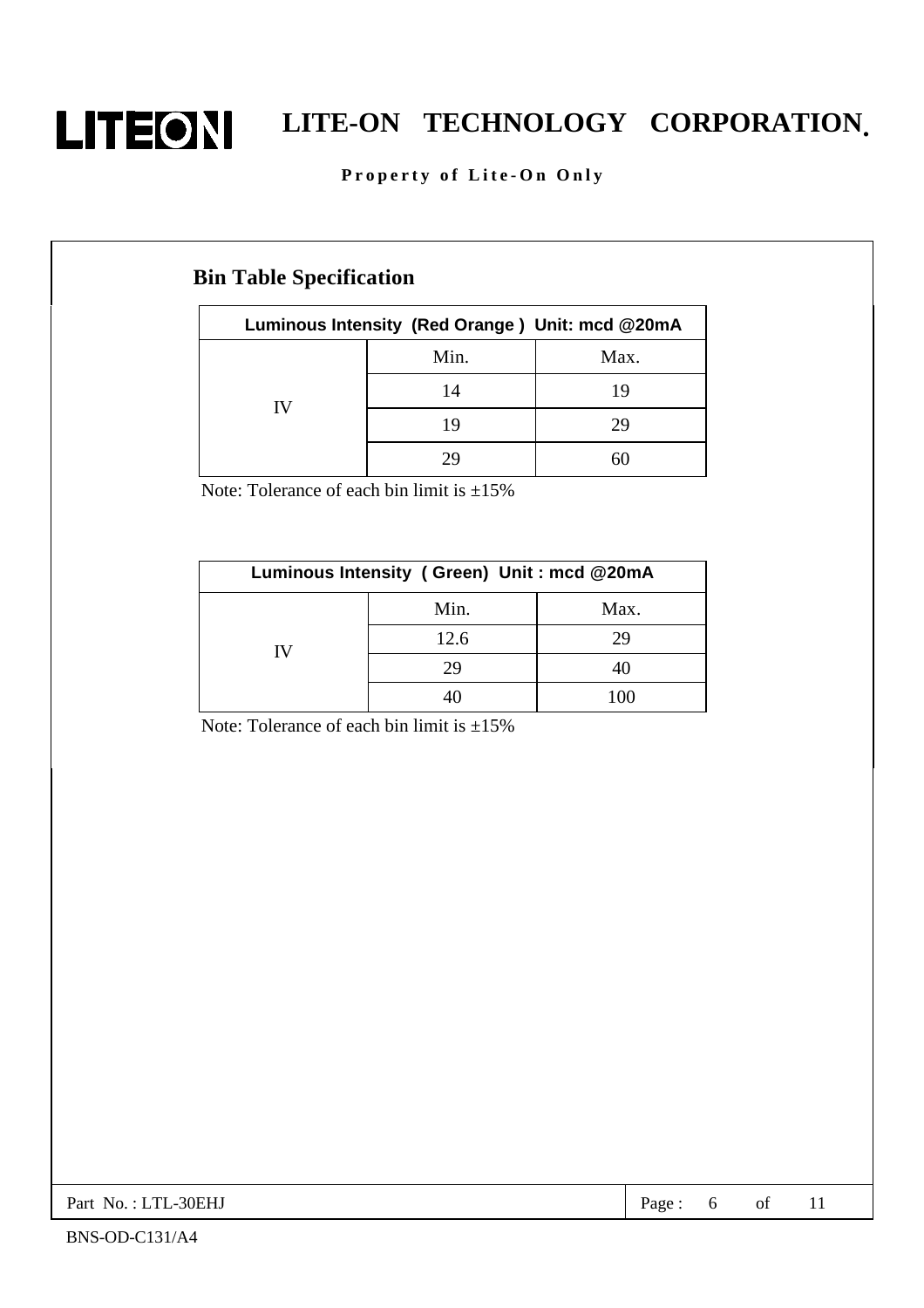

### Property of Lite-On Only

|                         | <b>Luminous Intensity (Green)</b><br>Unit: mcd @20mA |      | <b>Luminous Intensity (Red Orange)</b><br>Unit: mcd @20mA |      |
|-------------------------|------------------------------------------------------|------|-----------------------------------------------------------|------|
| <b>Bin Code</b>         | Iv Green                                             |      | <b>Iv Red Orange</b>                                      |      |
|                         | Min.                                                 | Max. | Min.                                                      | Max. |
| $\boldsymbol{9}$        | 12.6                                                 | 29   | 14                                                        | 19   |
| 8                       | 12.6                                                 | 29   | 19                                                        | 29   |
| $\overline{7}$          | 12.6                                                 | 29   | 29                                                        | 60   |
| 6                       | 29                                                   | 40   | 14                                                        | 19   |
| 5                       | 29                                                   | 40   | 19                                                        | 29   |
| $\overline{\mathbf{4}}$ | 29                                                   | 40   | 29                                                        | 60   |
| $\overline{\mathbf{3}}$ | 40                                                   | 100  | 14                                                        | 19   |
| $\overline{2}$          | 40                                                   | 100  | 19                                                        | 29   |
| $\mathbf{1}$            | 40                                                   | 100  | 29                                                        | 60   |

Note: Tolerance of each bin limit is  $\pm 15\%$ 

Part No.: LTL-30EHJ Page: 7 of 11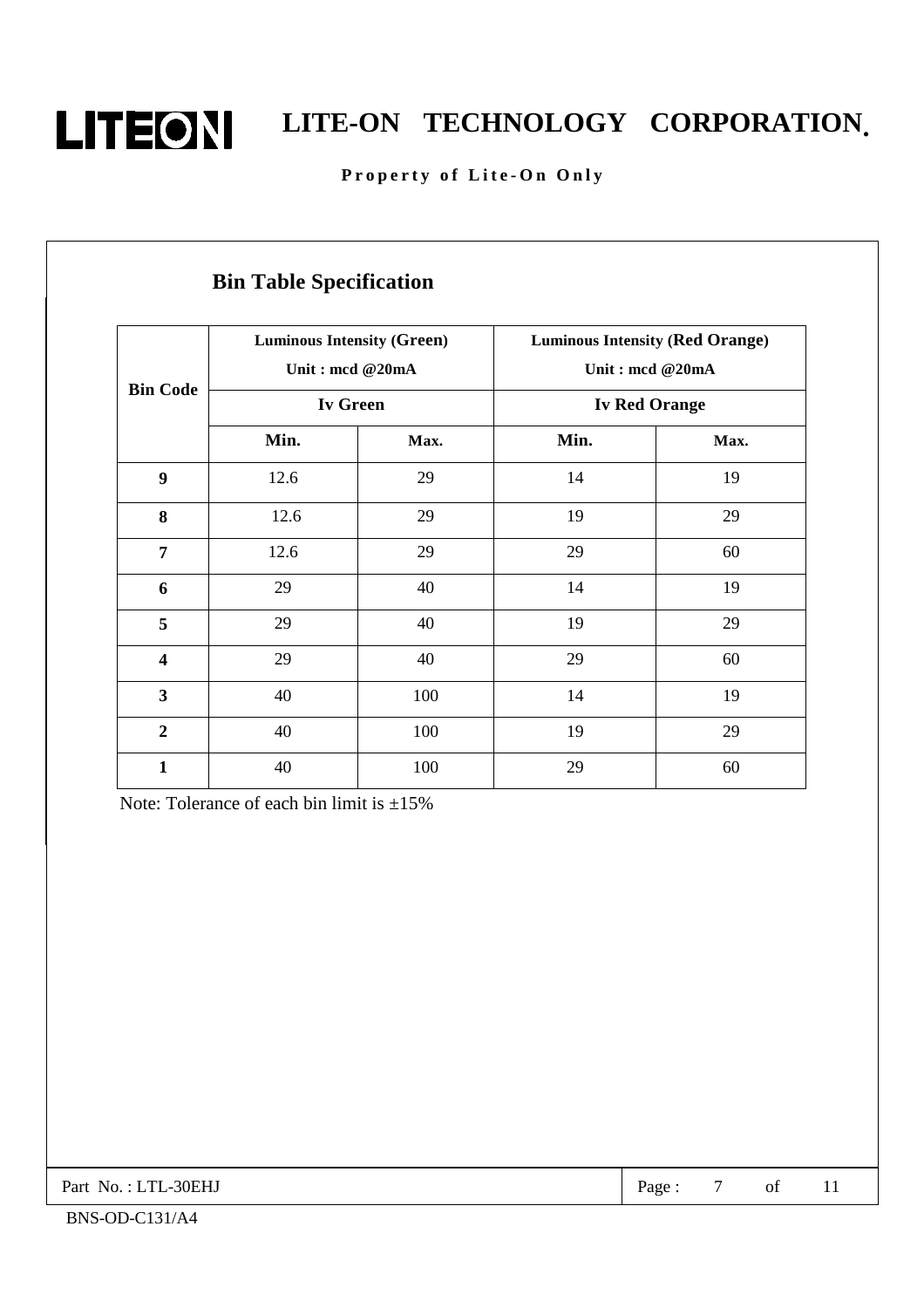

### **Property of Lite-On Only**

### **CAUTIONS**

#### **1. Application**

The LEDs described here are intended to be used for ordinary electronic equipment (such as office equipment, communication equipment and household applications).Consult Liteon's Sales in advance for information on applications in which exceptional reliability is required, particularly when the failure or malfunction of the LEDs may directly jeopardize life or health (such as in aviation, transportation, traffic control equipment, medical and life support systems and safety devices).

#### **2. Storage**

The storage ambient for the LEDs should not exceed 30°C temperature or 70% relative humidity. It is recommended that LEDs out of their original packaging are used within three months. For extended storage out of their original packaging, it is recommended that the LEDs be stored in a sealed container with appropriate desiccant or in desiccators with nitrogen ambient.

#### **3. Cleaning**

Use alcohol-based cleaning solvents such as isopropyl alcohol to clean the LEDs if necessary.

#### **4. Lead Forming & Assembly**

During lead forming, the leads should be bent at a point at least 3mm from the base of LED lens. Do not use the base of the leadframe as a fulcrum during forming.

Lead forming must be done before soldering, at normal temperature.

During assembly on PCB, use minimum clinch force possible to avoid excessive mechanical stress.

### **5. Soldering**

When soldering, For Lamp without stopper type and must be leave a minimum of 3 mm clearance from the base of the lens to the soldering point.

To avoided the Epoxy climb up on lead frame and was impact to non-soldering problem, Dipping the lens into the solder must be avoided.

Do not apply any external stress to the lead frame during soldering while the LED is at high temperature.

Recommended soldering conditions :

| Soldering iron                |                                                        | Wave soldering                                             |                                                                             |  |
|-------------------------------|--------------------------------------------------------|------------------------------------------------------------|-----------------------------------------------------------------------------|--|
| Temperature<br>Soldering time | $300^{\circ}$ C Max.<br>3 sec. Max.<br>(one time only) | Pre-heat<br>Pre-heat time<br>Solder wave<br>Soldering time | $100^{\circ}$ C Max.<br>60 sec. Max.<br>$260^{\circ}$ C Max.<br>5 sec. Max. |  |

Note: Excessive soldering temperature and/or time might result in deformation of the LED lens or catastrophic failure of the LED. IR reflow is not suitable process for through hole type LED lamp product.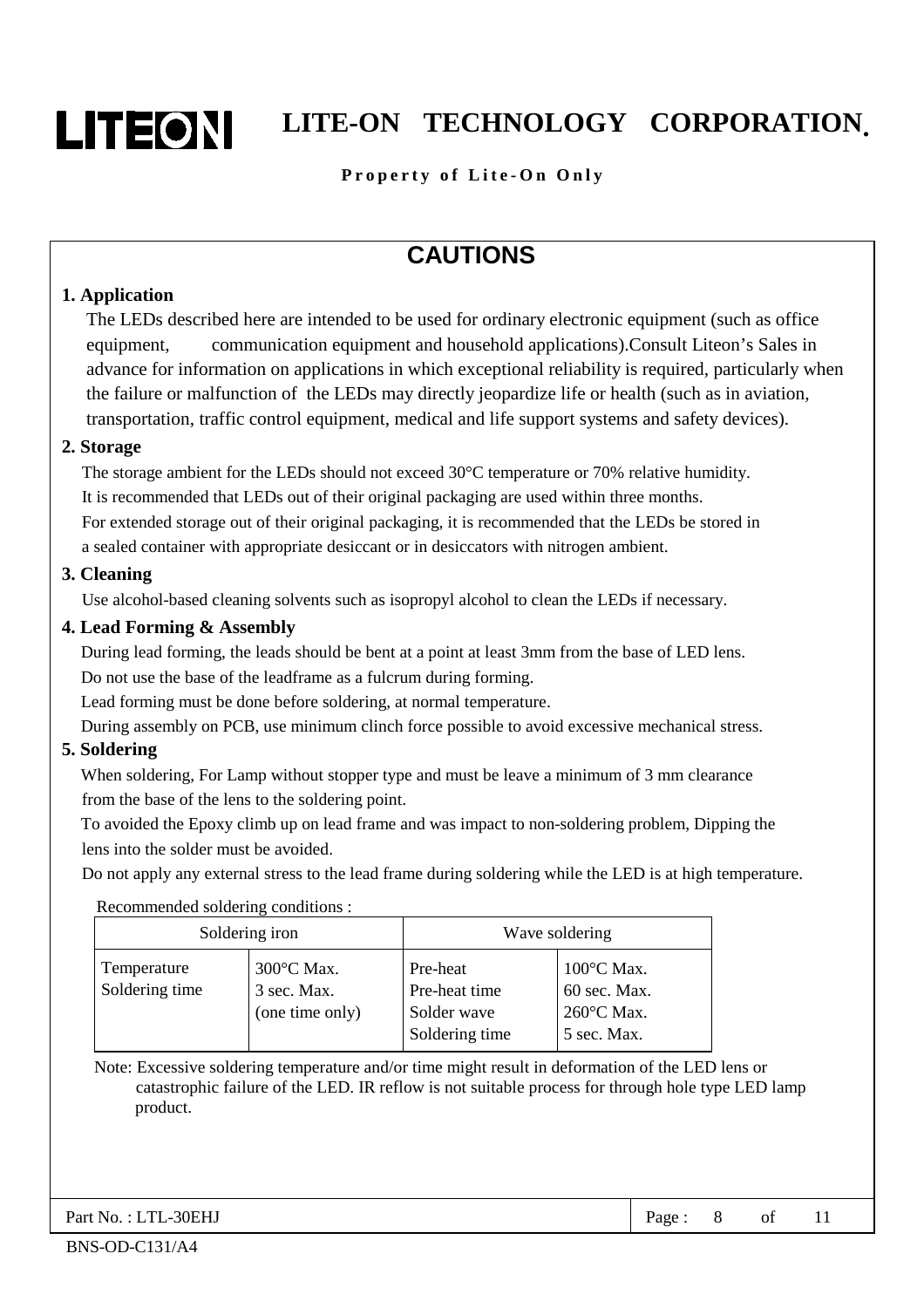

### **Property of Lite-On Only**

### **6. Drive Method**

 An LED is a current-operated device. In order to ensure intensity uniformity on multiple LEDs connected in parallel in an application, it is recommended that a current limiting resistor be incorporated in the drive circuit, in series with each LED as shown in Circuit A below.







- (A) Recommended circuit
- (B) The brightness of each LED might appear different due to the differences in the I-V characteristics of those LEDs

#### **7. ESD (Electrostatic Discharge)**

Static Electricity or power surge will damage the LED.

Suggestions to prevent ESD damage:

- Use a conductive wrist band or anti-electrostatic glove when handling these LEDs
- All devices, equipment, and machinery must be properly grounded
- Work tables, storage racks, etc. should be properly grounded
- Use ion blower to neutralize the static charge which might have built up on surface of the LEDs plastic lens as a result of friction between LEDs during storage and handing

ESD-damaged LEDs will exhibit abnormal characteristics such as high reverse leakage current, low forward voltage, or "no light up" at low currents. To verify for ESD damage, check for "light up" and Vf of the suspect LEDs at low currents.

The Vf of "good" LEDs should be >2.0V@0.1mA for InGaN product and >1.4V@0.1mA for AlInGaP product.

| -30EHJ<br>Part No.<br>m<br>⊥∟ | Page |  | 01 | . . |
|-------------------------------|------|--|----|-----|
|-------------------------------|------|--|----|-----|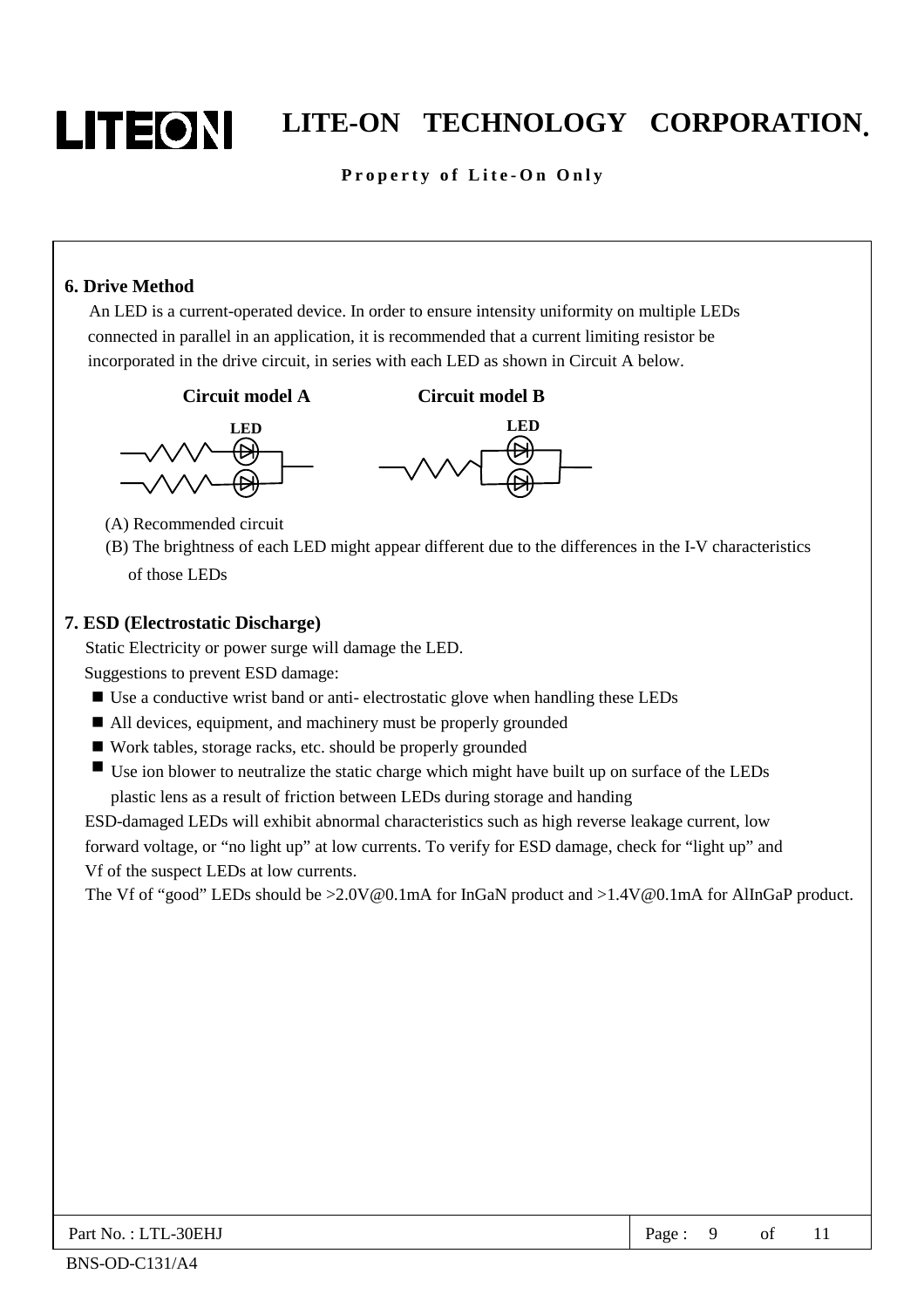

### **Property of Lite-On Only**

Suggested checking list :

Training and Certification

- 1. Everyone working in a static-safe area is ESD-certified?
- 2. Training records kept and re-certification dates monitored?

Static-Safe Workstation & Work Areas

- 1. Static-safe workstation or work-areas have ESD signs?
- 2. All surfaces and objects at all static-safe workstation and within 1 ft measure less than 100V?
- 3. All ionizer activated, positioned towards the units?
- 4. Each work surface mats grounding is good?

Personnel Grounding

- 1. Every person (including visitors) handling ESD sensitive (ESDS) items wear wrist strap, heel strap or conductive shoes with conductive flooring?
- 2. If conductive footwear used, conductive flooring also present where operator stand or walk?
- 3. Garments, hairs or anything closer than 1 ft to ESD items measure less than 100V\*?
- 4. Every wrist strap or heel strap/conductive shoes checked daily and result recorded for all DLs?
- 5. All wrist strap or heel strap checkers calibration up to date?
- Note: \*50V for Blue LED.

Device Handling

- 1. Every ESDS items identified by EIA-471 labels on item or packaging?
- 2. All ESDS items completely inside properly closed static-shielding containers when not at static-safe workstation?
- 3. No static charge generators (e.g. plastics) inside shielding containers with ESDS items?

4. All flexible conductive and dissipative package materials inspected before reuse or recycle?

- **Others**
- 1. Audit result reported to entity ESD control coordinator?
- 2. Corrective action from previous audits completed?
- 3. Are audit records complete and on file?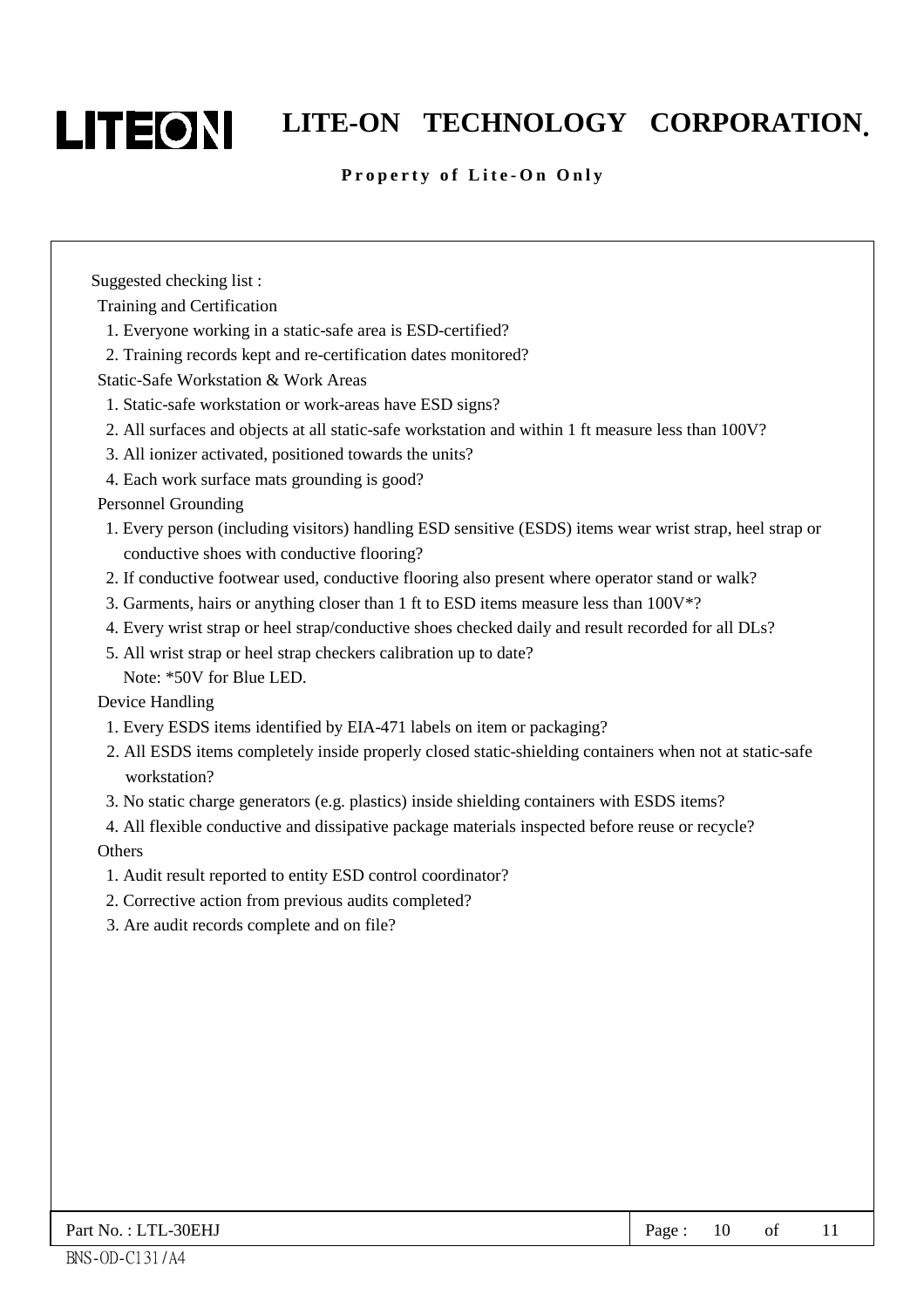

# **LITEON** LITE-ON TECHNOLOGY CORPORATION.

### Property of Lite-On Only

| <b>Classification</b>      | <b>Test Item</b>                                           | <b>Test Condition</b>                                                                                            | <b>Reference Standard</b>                                                                                |
|----------------------------|------------------------------------------------------------|------------------------------------------------------------------------------------------------------------------|----------------------------------------------------------------------------------------------------------|
| <b>Operation Life</b>      |                                                            | Ta= Under Room Temperature As<br>Per Data Sheet Maximum Rating<br>$*Test Time = 1000HRS (-24HRS,+72HRS)$         | MIL-STD-750D:1026 (1995)<br>MIL-STD-883D:1005 (1991)<br>JIS C 7021:B-1 (1982)                            |
| Endurance                  | <b>High Temperature</b><br><b>High Humidity</b><br>Storage | Ta= $65\pm5^{\circ}$ C<br>RH= $90 \sim 95\%$<br>Test Time= 240HRS±2HRS                                           | MIL-STD-202F: 103B(1980)<br>JIS C 7021 : B-11(1982)                                                      |
| Test                       | <b>High Temperature</b><br>Storage                         | Ta= $105 \pm 5^{\circ}$ C<br>*Test Time= 1000HRS (-24HRS,+72HRS)                                                 | MIL-STD-883D:1008 (1991)<br>JIS C 7021:B-10 (1982)                                                       |
| Low Temperature<br>Storage |                                                            | Ta= $-55\pm5^{\circ}$ C<br>*Test Time=1000HRS (-24HRS,+72HRS)                                                    | JIS C 7021:B-12 (1982)                                                                                   |
|                            | Temperature<br>Cycling                                     | $105^{\circ}$ C ~ $25^{\circ}$ C ~ $-55^{\circ}$ C ~ $25^{\circ}$ C<br>30mins 5mins<br>30mins 5mins<br>10 Cycles | MIL-STD-202F:107D (1980)<br>MIL-STD-750D:1051(1995)<br>MIL-STD-883D:1010 (1991)<br>JIS C 7021: A-4(1982) |
| Environmental              | Thermal<br>Shock                                           | $105 \pm 5^{\circ}$ C $\sim -55^{\circ}$ C $\pm 5^{\circ}$ C<br>10mins<br>10mins<br>10 Cycles                    | MIL-STD-202F:107D(1980)<br>MIL-STD-750D:1051(1995)<br>MIL-STD-883D:1011 (1991)                           |
| <b>Test</b>                | Solder<br>Resistance                                       | $T_{.}sol = 260$ °C Max.<br>Dwell Time= 5 secs Max.                                                              | MIL-STD-202F:210A(1980)<br>MIL-STD-750D:2031(1995)<br>JIS C 7021: A-1(1982)                              |
| Solderability              |                                                            | T. sol = $230 \pm 5^{\circ}$ C<br>Dwell Time= $5 \pm 1$ secs                                                     | MIL-STD-202F:208D(1980)<br>MIL-STD-750D:2026(1995)<br>MIL-STD-883D:2003(1991)<br>JIS C 7021: A-2(1982)   |

### **9. Others**

The appearance and specifications of the product may be modified for improvement, without prior notice.